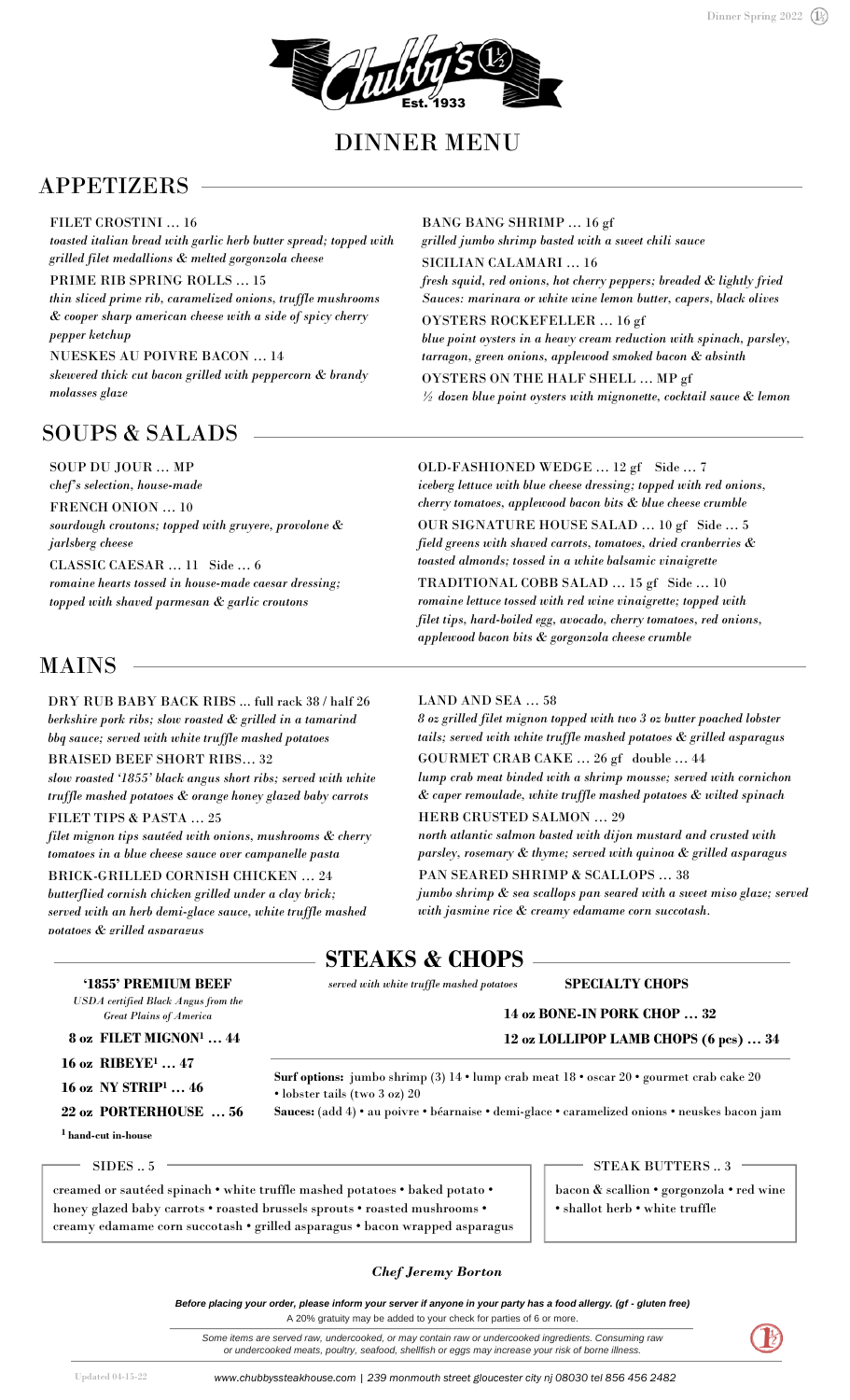

# **Wine Selections**

|                  | <b>BY THE GLASS</b>                                            |    |
|------------------|----------------------------------------------------------------|----|
|                  | Champagne & Sparkling                                          |    |
|                  | Caposaldo, Prosecco  Venito, Italy                             | 11 |
|                  | Delamotte, Nicolas Louis Cuvee  Champagne, France              | 18 |
|                  | Rosé                                                           |    |
|                  | Rosé, Château de Roquefort 'Bon Vivant'  Provence, France      | 10 |
|                  | Whites                                                         |    |
|                  | Chardonnay, Peter Paul Wines  Sonoma Coast                     | 14 |
|                  | Sancerre, Jean-Paul Picard Loire, France                       | 13 |
|                  | Sauvignon Blanc, Markham Vineyards  Napa Valley                | 12 |
|                  | Reds                                                           |    |
|                  | Cabernet Sauvignon, Coppola, 'Director's Cut' Alexander Valley | 15 |
|                  | Merlot, Decoy by Duckhorn  Sonoma                              | 13 |
|                  | Pinot Noir, Lorimer  Arroyo Seco, Monterey                     | 12 |
| Bin              | BY THE BOTTLE                                                  |    |
|                  | Champagne & Sparkling                                          |    |
| $\mathbf{1}$     | Taittinger, La Francaise Brut  Champagne, France               | 92 |
| $\boldsymbol{2}$ | Delamotte, Nicolas Louis Cuvee  Champagne, France              | 70 |
| 3                | Caposaldo, Prosecco  Venito, Italy                             | 24 |
|                  | Rosé                                                           |    |
| 4                | Rosé, Château de Roquefort 'Bon Vivant'  Provence, France      | 22 |
|                  | Whites                                                         |    |
| 5                | Grgich Hills Estates, Chardonnay  Napa Valley                  | 74 |
| 6                | Cakebread Cellars, Chardonnay  Napa Valley                     | 64 |
| 7                | Smith-Madrone, Chardonnay  Napa Valley                         | 58 |
| 8                | Chalk Hill, Chardonnay  Sonoma Coast                           | 38 |
| 9                | Peter Paul Wines, Chardonnay  Sonoma Coast                     | 34 |
|                  |                                                                |    |

**Due to the limited nature of vintages and production, wine selections are subject to change without notice**